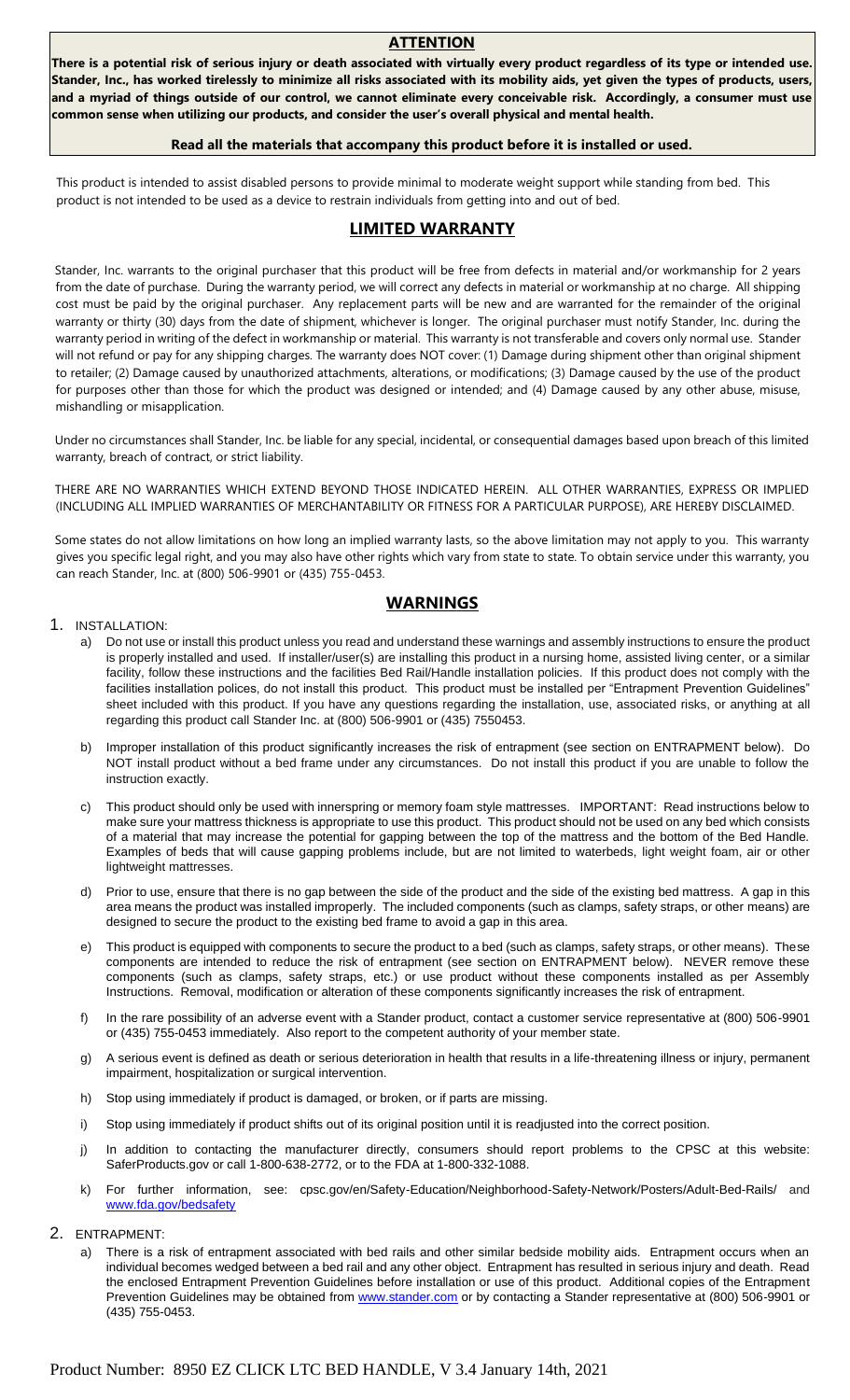### 3. PHYSICAL AND MENTAL CONDITIONS:

- a) Individuals who have problems with physical limitations, paralysis, symptoms of dementia, Alzheimer's or memory loss, sleeping, incontinence, pain, uncontrolled body movement, getting out of bed and walk unsafely without assistance, frailty, weakness, confusion, restlessness, terminal restlessness, or are under the influence of medications, drugs or any substance that could impair their balance or judgment, or any other unforeseeable reasons that could affect the users physical and mental ability to safely use this product, are at a higher risk of entrapment. Since these conditions are subjective and Stander Inc. has no control who chooses to use this product, it is the installer/user(s) responsibility to consult a physician before using this product.
- b) This product is not intended to carry the full weight of an individual. This product is only intended to provide balance and support while sitting and standing.

### 4. EXTERNAL FACTORS:

- a) Children should not be allowed to hang on or play with this product.
- b) Changing bed linens (bed covers, blankets, sheets, etc.) may require re-tightening of the clamp(s) to eliminate a gap between the Bed Handle and side of the mattress.
- c) If product is removed and reinstalled, clamp(s) needs to be reinstalled correctly as directed in these instructions.

#### 5. AGREEMENT BETWEEN INSTALLER/USER(S) AND STANDER INC.:

a) If the installer/user(s) choose to use this product, it is understood between the installer/user(s) AND Stander Inc., that the installer/user(s) accept the risks associated with using this product. Since these conditions are subjective and Stander Inc. has no control over who chooses to use this product, the installer/user(s) agree to be liable for their decisions when using this product.

#### 6. CONSUMER RIGHTS AND ARBITRATION AGREEMENT:

a) This arbitration agreement ("Agreement") affects your legal rights and remedies by providing that disputes between you and the manufacture of this product ("Stander"), must be resolved through binding arbitration, rather than in a court. Please read this agreement carefully as you accept the terms of this agreement by assembling and using this product. If you do not agree to the terms of this agreement, return the product to the location of purchase for a refund.

RESOLUTION OF CLAIMS OR DISPUTES. Any claim or dispute between you and Stander arising out of or relating in any way to the Product or this Agreement shall be resolved through final, binding arbitration. This arbitration obligation applies regardless of whether the claim or dispute involves a tort, fraud, misrepresentation, product liability, negligence, violation of a statute, or any other legal theory. Both you and Stander specifically acknowledge and agree that you waive your right to bring a lawsuit based on such claims or disputes and to have such lawsuit resolved by a judge or jury. ii) LIMITATION OF LEGAL REMEDIES. All arbitrations under this Agreement shall be conducted only on an individual (and not a class-wide) basis and an arbitrator shall have no authority to award class-wide relief. You acknowledge and agree that this Agreement specifically prohibits you from commencing arbitration proceedings as a representative of others or joining in any arbitration proceedings brought by any other person. iii) ARBITRATION PROCEDURES.

- (1) Before commencing any arbitration proceedings under this Agreement, you must first present the claim/dispute to Stander by calling (800) 506-9901 or (435) 755-0453, providing requested contact information and allowing Stander the opportunity to resolve it. If your claim or dispute is not resolved within sixty (60) days, you may commence arbitration proceedings in accordance with the terms of this Agreement.
- (2) The arbitration of claim(s)/dispute(s) under this Agreement shall be pursuant to the American Arbitration Association's ("AAA") United States Commercial Dispute Resolution Procedures and Supplementary Procedures for Consumer Related Disputes (se[e www.adr.org](http://www.adr.org/) [fo](http://www.adr.org/)r their rules and procedures).
- (3) The arbitration of any claim/dispute under this Agreement shall be in the State of Utah.
- (4) All administrative expenses of arbitration proceedings under this Agreement shall be divided equally between you and the Company, except that: (a) if the claims/dispute subject to the arbitration proceedings is less than ten thousand dollars (US\$10,000), you will be responsible for no more than one hundred twenty-five dollars (US\$125) in administrative expenses; (b) if the claim/dispute subject to the arbitration proceedings is more than ten thousand dollars (US\$10,000) but less than seventy-five thousand dollars (US\$75,000), then you will be responsible for no more than three hundred seventy-five dollars (US\$375) in administrative expenses; and (c) if the claim/dispute subject to the arbitration proceedings is more than seventy-five thousand dollars (US\$75,000), then you will be responsible for administrative expenses in accordance with the Commercial Fee Schedule provided by the AAA. You acknowledge and agree that each party shall pay the fees and costs of its own counsel, experts and witnesses. iv) CHOICE OF LAW & SEVERABILITY. This Agreement shall be governed by the United States Federal Arbitration Act and the laws of the state of Utah. If any provision of this Agreement is declared or found to be unlawful, unenforceable or void, such provision will be ineffective only to the extent that it is found unlawful, unenforceable or void and the remainder shall remain fully enforceable.

# **WARNING ENTRAPMENT, STRANGULATION, SUFFOCATION AND FALL HAZARD**

 Gaps in and around this product can entrap and kill. People with Alzheimer's disease or dementia, or those who are sedated, confused, or frail, are at increased risk of entrapment and strangulation. People attempting to climb over this product are at increased risk of injury or death from falls. Always make sure this product is properly secured to bed. If product can move away from bed or mattress, it can lead to entrapment and death.

# **WARNING SUFFOCATION /STRANGULATION /ENTRAPMENT HAZARD**

If product is installed incorrectly or moves from its initial position gaps can occur which can entrap and kill. People with Alzheimer's disease, dementia or other neurological conditions, or those who are sedated, confused, or frail, are at increased risk of entrapment, suffocation and strangulation.

- NEVER use unless product is tight against mattress, without gaps, and at least 12 1/2" from headboard and footboard.
	- NEVER use with children.
	- NEVER use on toddler, bunk, water, or inflatable beds or on beds with mattress toppers or soft compressible pads.

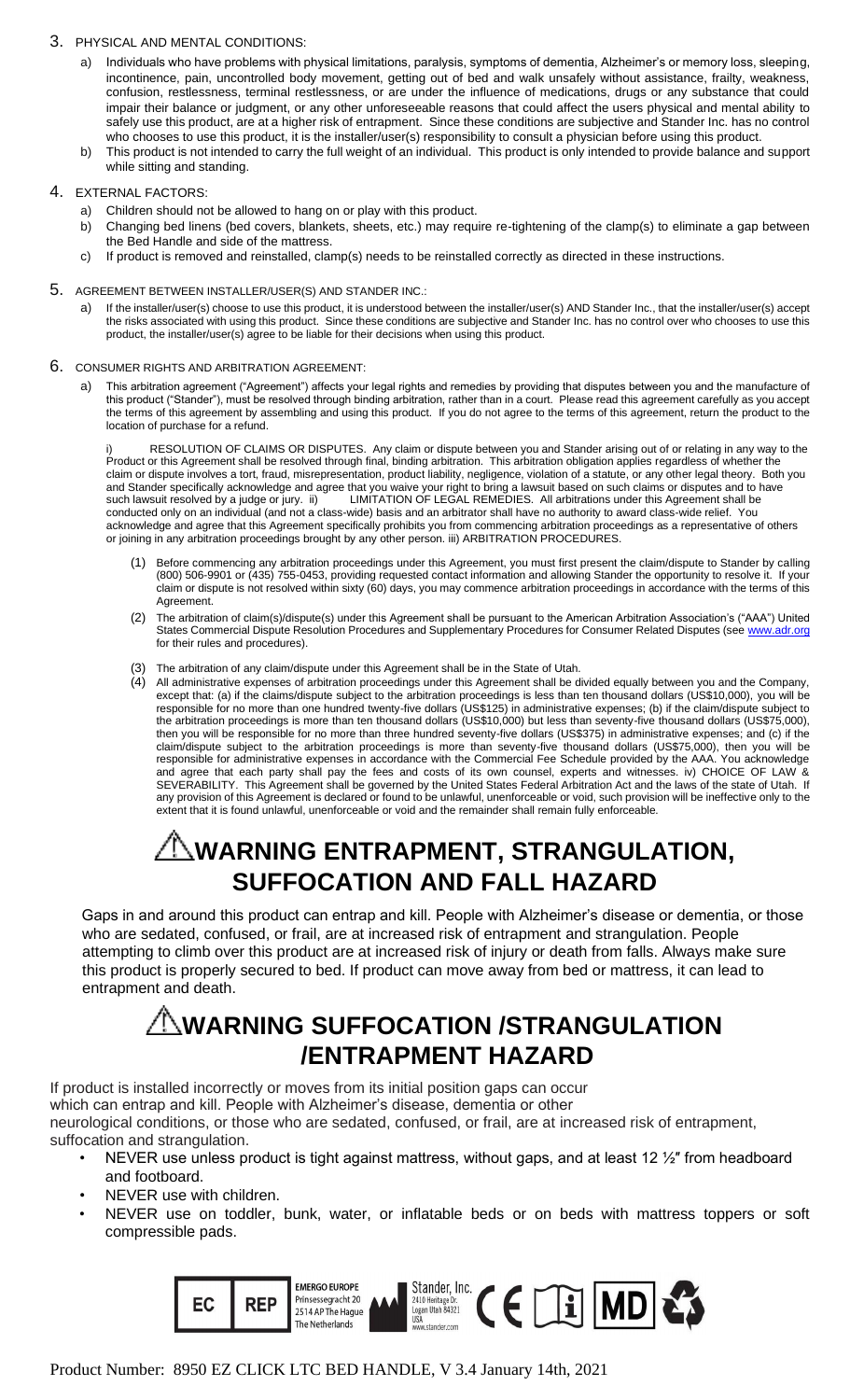# **Specifications:**

- **Maximum User Weight:** 500lbs.
- **Mattress Thickness range:** 6 inches to 9 inches.
- **Cleaning:** Clean product with warm water and soap. Dry thoroughly before using.
- **Recycling:** Product should be recycled in accordance with national guidelines.

## **Entrapment Warnings:**

Also refer to Entrapment Prevention Guidelines sheet provided with these instructions.

- **Product Position:** Keep the product at least 12.5 inches from the head and foot end plane of the bed to help prevent entrapment issues as shown in FIGURE 1.
- **Clamps:** It is important that the Bed Rail/Handle is secured to the Bed Frame with the Clamps. If the Bed Rail/Handle becomes loose relative to the Bed Frame, retighten Clamps.



**FIGURE 1**

# **Assembly & Installation Instructions:**

1. Remove all components from the box and verify all parts are included as shown in Figure 2.





2. Attach **RECEIVERS** to **BASE** tube assemblies with **LONG BOLTS** and **WASHERS** using the **WRENCH** as shown in Figure 3.

**NOTE:** Slide **WASHERS** onto **LONG BOLTS** before inserting **LONG BOLTS** through **BASE** tubes and into **RECEIVERS**.

**WARNING:** Each **BASE** must have a **RECEIVER** attached to prevent entrapment.